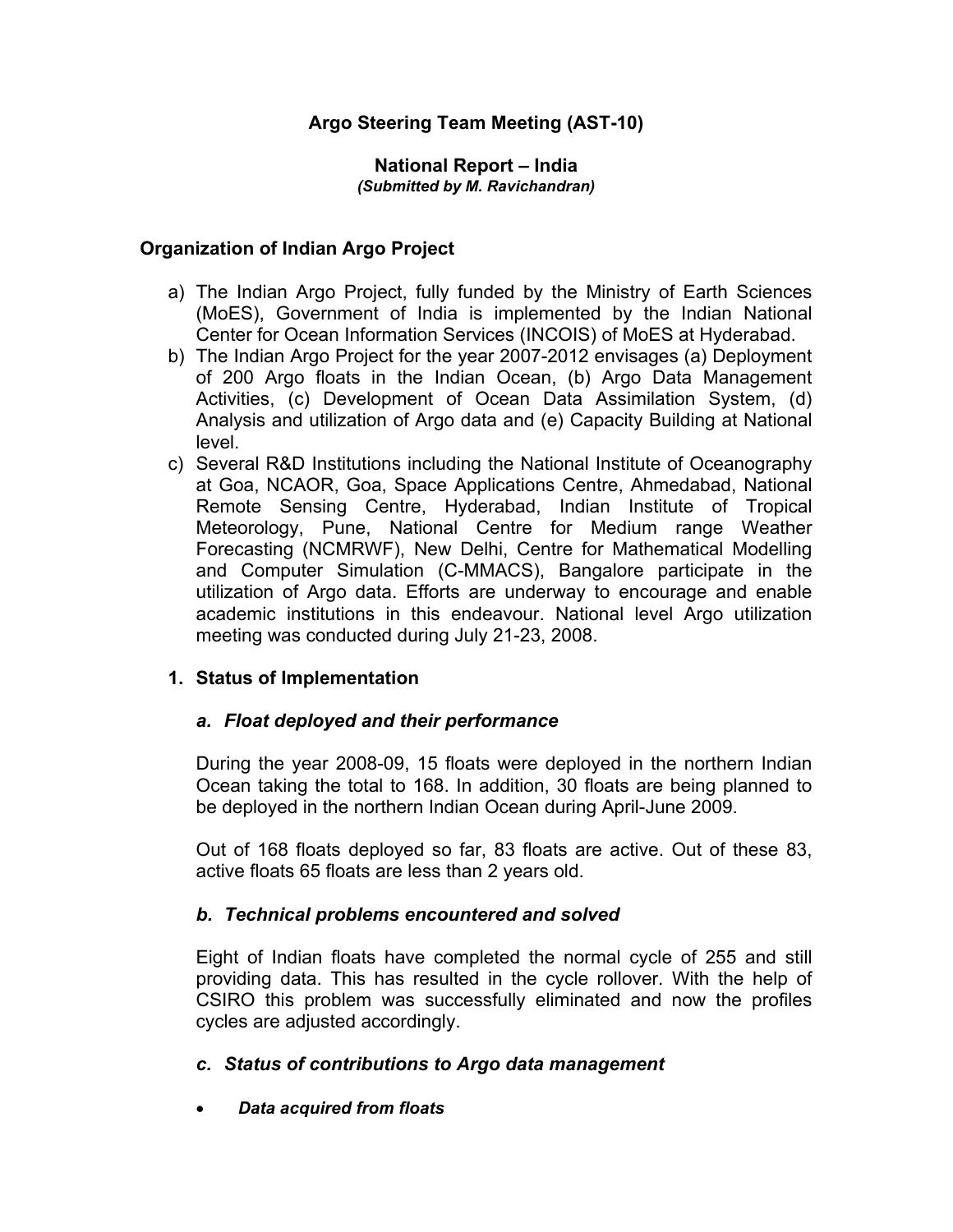All active floats data are acquired, processed and sent it to GDAC.

• *Data issued to GTS* 

 Presently we do not have GTS access and hence we are not able to send Indian floats data to GTS. Up on our request CLS ARGOS is still continuing to send Indian floats data in TESAC format to GTS.

## • *Data issued to GDACs after real-time QC*

All the active floats data are subject to real time quality control and are being sent to GDAC. Software for Real Time processing of Argo data is acquired from CSIRO and implemented at INCOIS. We take this opportunity to thank the CSIRO team for sharing the software with INCOIS.

### • *Web pages*

INCOIS is maintaining Web-GIS based site for Indian Argo Program. It contains entire Indian Ocean floats data along with trajectories. Further details can be obtained by following the link: http://www.incois.gov.in/incois/argo/argo\_home.jsp.

## • **Statistics of Argo data usage**

Argo data is widely put to use by various Organisations/ Universities/Departments. INCOIS Argo web page statistics (for the past one year) are as shown below

| <b>Pages</b>       | Hits | <b>Visitor</b> |
|--------------------|------|----------------|
| Argo Web-Gis       | 3340 | 1318           |
| Data downloads     | 6427 | 351            |
| Live Access Server | 273  | 62             |
| Argo products      | 691  | 263            |

## **d. Status of Delayed Mode Quality Control process**

- INCOIS started generating and uploading D files to GDAC from July 2006, and as of today, profiles belonging to all eligible floats have been subjected to DMQC. John Gilson's GUI is extensively used at different stages of DMQC. It is appreciated that he extended whole hearted support in setting up the GUI and slight modifications required due to platform change.
- Number of Real time profiles from INCOIS DAC : 20,008.
- 66.41 % of FLOATS are DMQCied for INCOIS DAC.

Major hurdles for DMQC are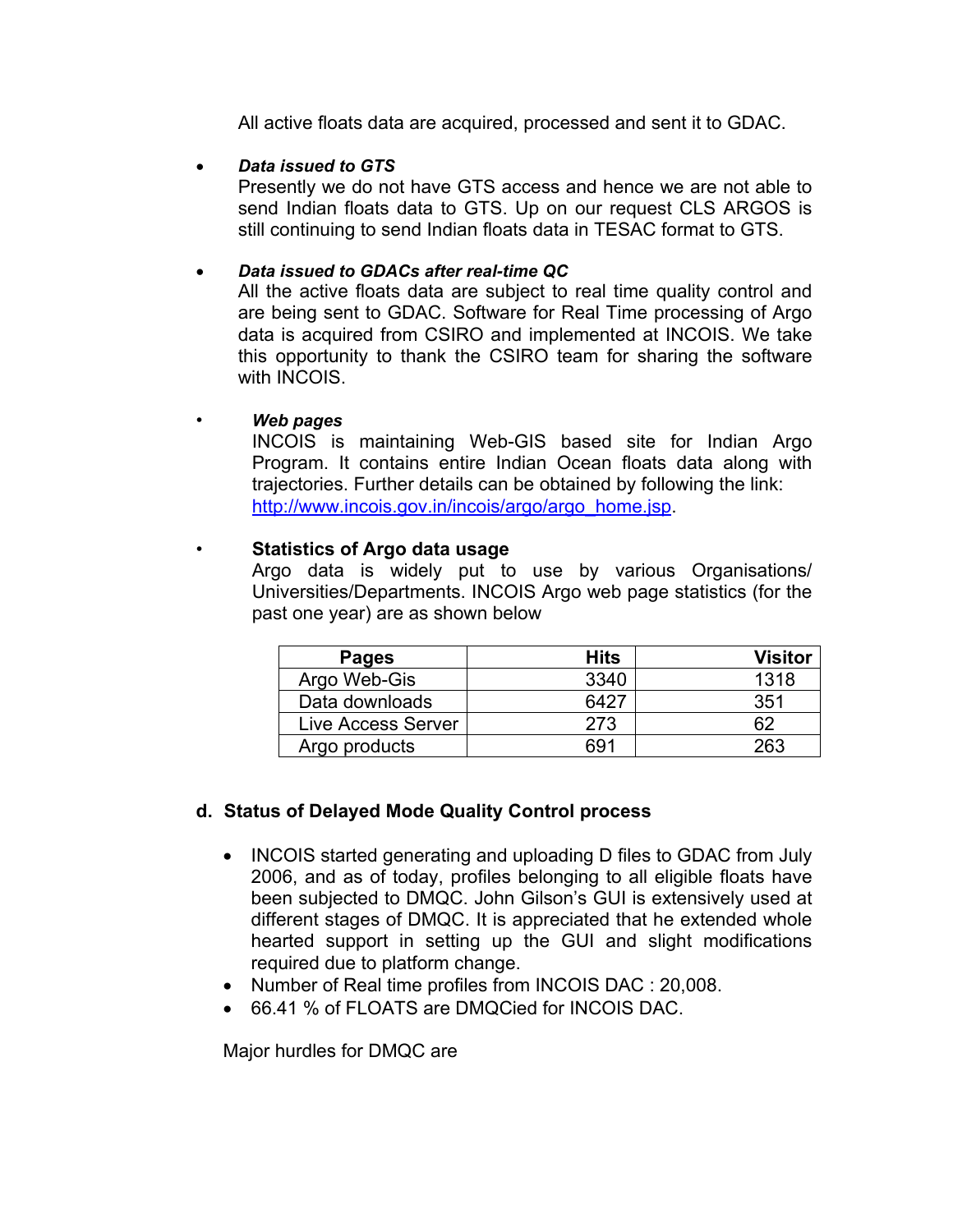- Lack of sufficient CTD profiles from North Indian Ocean is still a critical problem, when decision is to be taken for the complicated cases.
- The second major issue is the Manpower.

## **e. Trajectory files status:**

A total of **140 trajectory** netcdf files were processed and uploaded to the GDAC. The process of generation of trajectory netcdf files undergoes quality checks like position, time, cycle number, etc., and corresponding quality status is assigned to each parameter. Finally a visual check is performed to verify that there are no missing cycles without cycle numbers and to check the surface time intervals.

## **2. Present level of and future prospects for national funding for Argo including a summary of the level of human resources devoted to Argo.**

Indian Argo Project is a 5 year Program from April 2007 to March 2012 fully funded by MoES, Govt. of India. Funding is secured upto 2012 for deployment of 200 Argo floats (40 floats per year), Data management activities, Data analysis, etc.

3 Permanent and 2 temporary scientific/technical personal are working under Indian Argo project, which include personal for deployment of Argo floats, Data system, Analysis of Data, etc. Efforts are underway to get more manpower.

## **3. Summary of deployment plans and other commitments to Argo for the upcoming year and beyond where possible.**

India committed to deploy floats in North Indian Ocean wherever gap exists. Also plans to deploy few tens of floats in the Southern Indian Ocean. 10 floats with ARGOS and 20 floats with iridium will be received during April 2009. After ascertaining the gap region and cruise plan of MoES research vessels, these floats will be deployed.

## **4. Summary of national research and operational uses of Argo data as well as contributions to Argo Regional Centers**

The first Indian Argo User's workshop was organised during July 20-22, 2008 in INCOIS, Hyderabad. The prime objective of the workshop was to take stock of utilization of Argo floats by Indian Scientists. The workshop will also provide opportunity to understand the requirement of modification in temporal and spatial distribution of floats and need of deploying additional sensors. Sixty three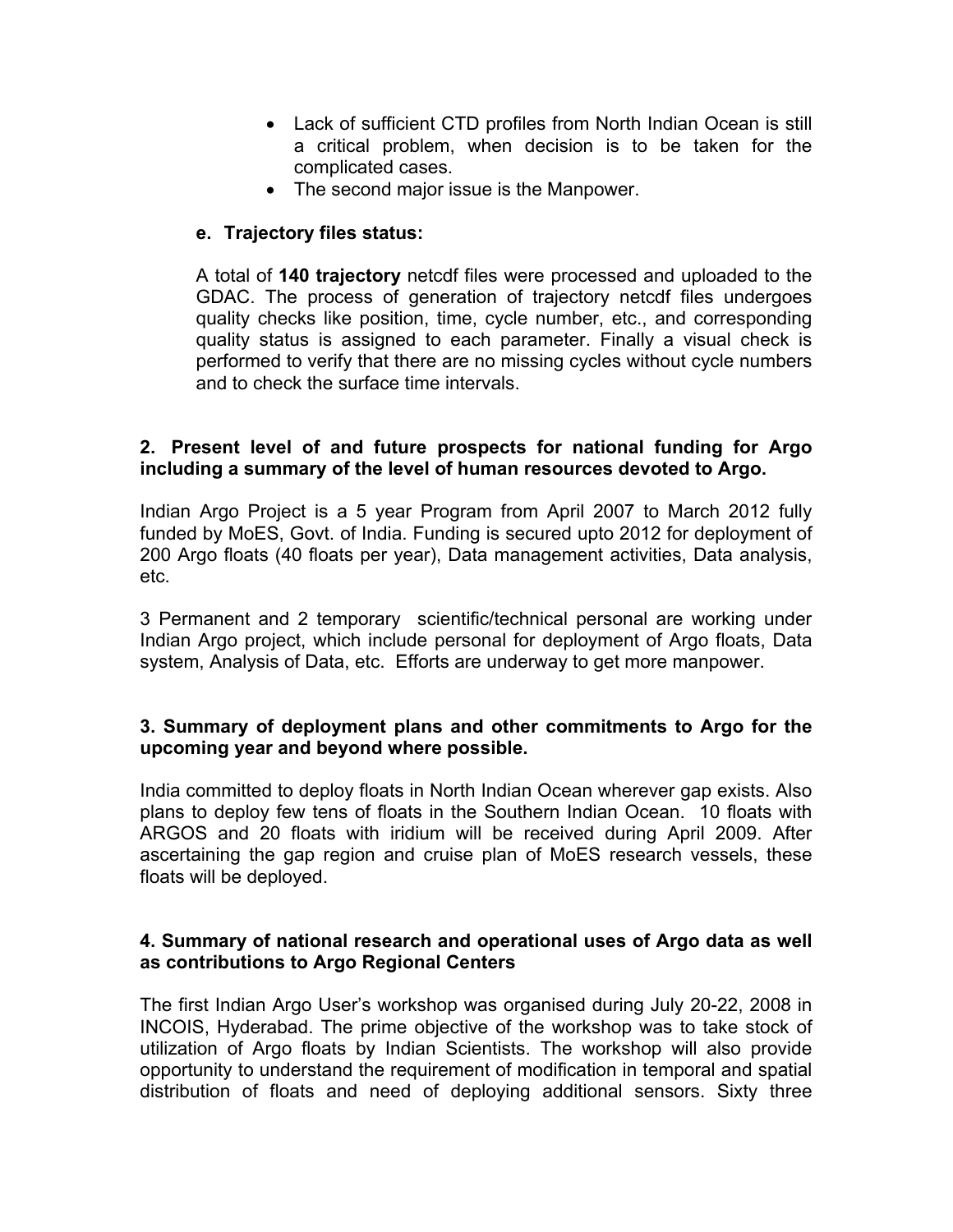Scientists from 17 Institutions participated in this workshop. The major outcome of this workshop is as follows:

- Argo data has been widely utilized to understand the Indian Ocean dynamics, especially Dipole event, understanding the monsoon system in relation to heat content, buoyancy flux of the Indian Ocean and for validation of OGCM.
- Studies need to be initiated to assimilate Argo floats in OGCM for better forecast of various ocean variables at different time scales.
- In the Bay of Bengal, Argo floats with 5 days cycling period need to be deployed. These observations are to be sustained over a long period by deploying new floats as and when required. These observations are required for studying the intra-seasonal variations of thermo-haline structure.
- New Iridium floats with an additional high-resolution CTD are to be deployed in the Bay of Bengal. This additional CTD sensors measures P, T, S at very fine resolution (2 m) from 200 m upto the surface.
- Quality control methods followed by various institutions need to be pooled. All such Institutes to provide feedback on quality of data to INCOIS.

**5. Issues that your country wishes to be considered and resolved by the Argo Steering Team regarding the international operation of Argo. These might include tasks performed by the AIC, the coordination of activities at an international level and the performance of the Argo data system. If you have specific comments, please include them in your national report.** 

- Nil

 **6. As part of an action item from AST-9 aimed to improve CTD cruise data being added to the reference database by Argo PIs, it is requested that you include the number and location of CTD cruise data uploaded by PIs within your country to the CCHDO website in the past year. These cruises could be used for Argo calibration purposes only or could be cruises that are open to the public as well.** 

326 CTD profiles acquired during research cruise for the North Indian Ocean region have been supplied to CCHDO.

# *Publications*

Rao, A.D. , Joshi, M., M. Ravichandran, Oceanic upwelling and downwelling processes in waters off the west coast of India, *Ocean dynamics*, Volume 58, Issue 3-4, November 2008, Pages 213-226.